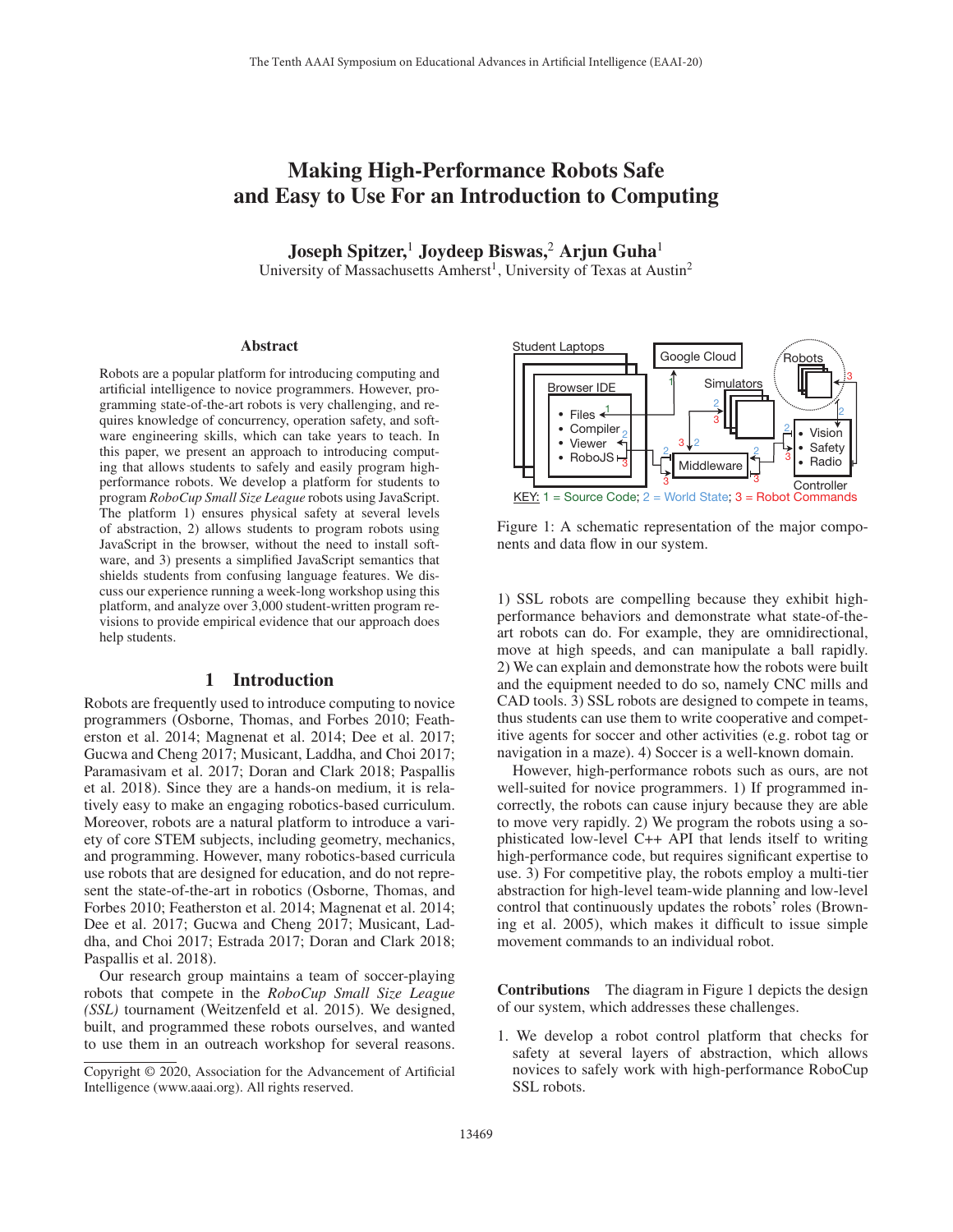- 2. We develop a simplified programming stack for controlling robots over the network (*Middleware* in Figure 1). This programming stack is resilient to transient network faults and provides simple interfaces to low-level robot motion controllers that provide functionality like grid navigation and ball interception.
- 3. Although we use a professional programming language, and not a programming language designed for education, we take several measures to shield students from complex and confusing behavior that the language normally exhibits. Specifically, we use JavaScript and build a source-to-source compiler that simplifies the semantics of JavaScript to make it more intuitive.
- 4. We develop a curriculum for a week-long outreach workshop that gradually introduces students to progressively more advanced mathematics and more sophisticated forms of robot control. Our robot programming APIs have multiple layers of abstraction that support this curriculum design.

We discuss our experience running a week-long workshop using this platform, and analyze over 3,000 program revisions created over the course of the workshop to argue that our approach does help students.

The rest of this paper is organized as follows. §2 reviews related work. §3 presents our robot programming platform and our approach to safety. §4 presents our JavaScript programming environment, and the approach we use to simplify JavaScript for novice programmers. §5 presents our workshop curriculum. §6 presents evidence that our programming environment helps students catch bugs. Finally, §7 discusses future work and concludes.

Our software can be found on GitHub within the ut-amrl/robo-js repository.

# 2 Related Work

Young children exposed to basic computer science concepts with robots exhibit promising levels of comprehension by way of such a hands-on medium (Magnenat et al. 2014; Martinez, Gomez, and Benotti 2015). These sessions—and others including (Featherston et al. 2014)—use a block-based programming language alongside a simplified robotics platform. Scratch<sup>1</sup>, Alice<sup>2</sup>, and Blockly<sup>3</sup> are some of the most common block-based programming languages. Lego Mindstorms<sup>4</sup>, Thymio<sup>5</sup>, and Linkbot<sup>6</sup> are popular educational robots; for each there is support of both block and text-based programming, either natively or through a third-party.

In contrast to other outreach workshops and exploratory activities within the high-school age range (Osborne, Thomas, and Forbes 2010; Musicant, Laddha, and Choi 2017; Paspallis et al. 2018), our students do not build or

augment robotics hardware. All our robots were created independently; on-site setup and maintenance was performed by the workshop instructors.

Our formalization of a layer-based abstraction appears to be a novel design for short-term computer science outreach. There is an analogous approach outlined on a much different scale; a university curriculum (Doran and Clark 2018). Students begin with Java in CS1 using Lego Mindstorms by way of leJOS<sup>7</sup>, a Java based replacement for the existing Lego firmware. In future courses, native Lego hardware is replaced with an Arduino and Raspberry Pi for use of common libraries in C, Java, and Python.

Using simulation in conjunction with physical robots is quite common. Industrial grade simulation, provided by  $Gazebo<sup>8</sup>$ , is excessive for introductory use as it can easily overwhelm students. For this reason, simulators wherein the target audience is users new to CS have been developed into products such as Robot Virtual Worlds<sup>9</sup> and RoboSim<sup>10</sup>. The latter can be used seamlessly with physical robots (Gucwa and Cheng 2017). They outline ideal principles of a simulated environment, including uniform code and accurate real-world representation.

We use a modification of the standard vision system (Zickler et al. 2014) of RoboCup SSL. There exists an implementation of a similar lower-end system to interface with Lego Mindstorms using a web-cam and sending commands over Bluetooth (Estrada 2017).

To our knowledge, the most similar work to date is that done by a group from the University of Washington (Paramasivam et al. 2017). They conducted a week-long outreach workshop for high school students using JavaScript. Providing a small API for robot control, students wrote programs in a browser-based editor for a TurtleBot<sup>11</sup>. Perhaps the biggest difference was the robots that were used. The standalone TurtleBots with a touchscreen and speech input-output supplied a platform for programs centered around human-robot interaction. By contrast, our RoboCup SSL robots are in use simultaneously from the afternoon of the first day, thus activities are rather focused on multi-agent systems.

RoboCup serves as a challenging test-bed for several research problems, including failure recovery (Holtz, Guha, and Biswas 2018), time-optimal control (Balaban, Fischer, and Biswas 2018), and multi-agent planning (Biswas et al. 2014). In particular, RoboCup Jr. (Kitano, Suzuki, and Akita 2000) serves as a bridging league where high-school students can compete at international RoboCup competitions. Our work continues the tradition of using RoboCup to inspire the future generation of robotics by catering specifically to students via introduction to computing workshops.

## 3 RoboCup Robots for Novice Roboticists

We present our state-of-the-art soccer-playing robots and the associated software platform, including the existing de-

<sup>1</sup> https://scratch.mit.edu

<sup>&</sup>lt;sup>2</sup>https://www.alice.org

<sup>3</sup> https://developers.google.com/blockly

<sup>4</sup> https://www.lego.com/mindstorms

<sup>5</sup> https://www.thymio.org

<sup>6</sup> https://www.barobo.com

<sup>7</sup> http://www.lejos.org

<sup>8</sup> http://gazebosim.org

<sup>9</sup> http://www.robotvirtualworlds.com

<sup>10</sup>https://c-stem.ucdavis.edu/studio

<sup>11</sup>https://www.turtlebot.com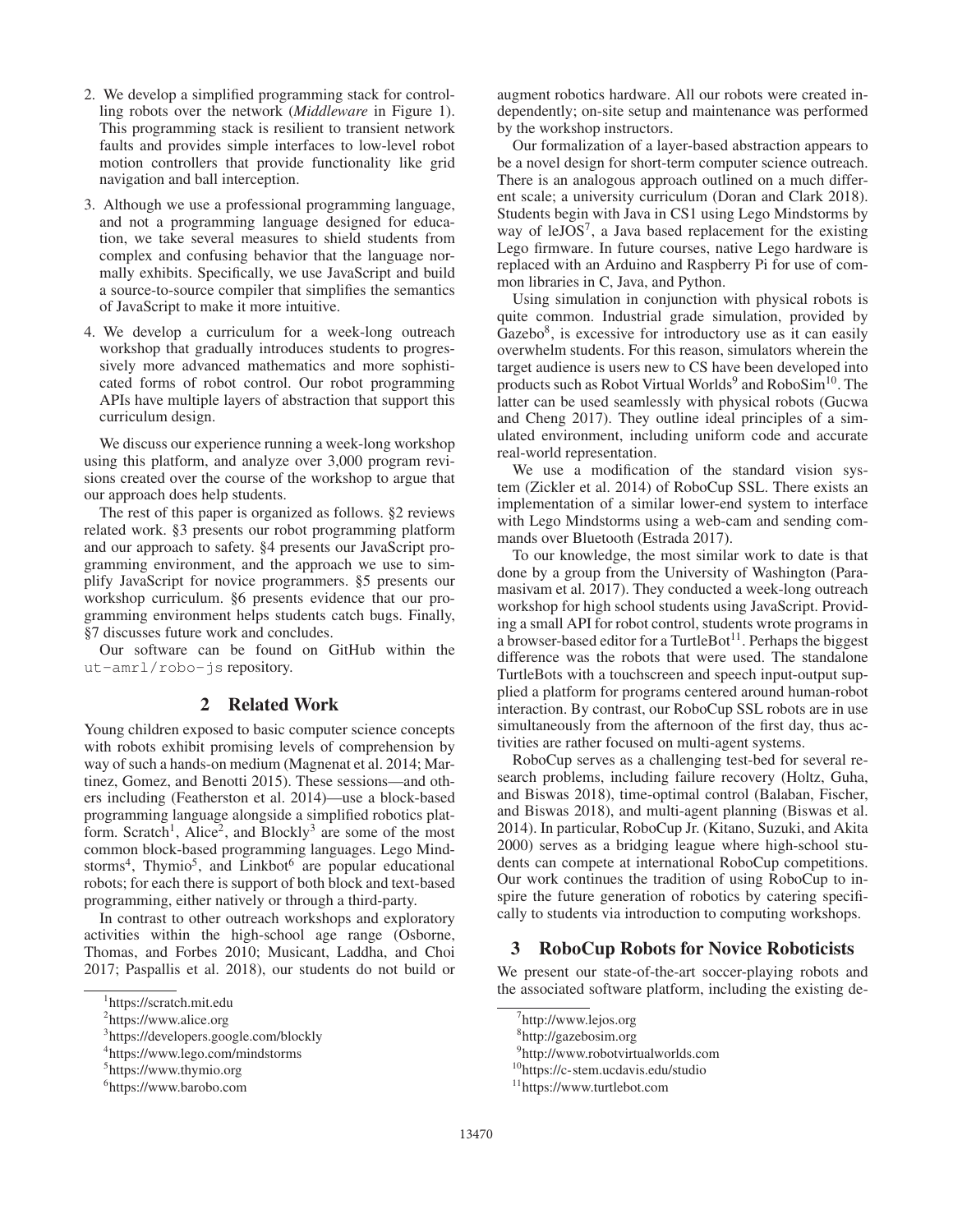

Figure 2: One of the robots alongside another with its casing removed. A colored golf ball is used as the ball.

sign and the necessary changes we made for the workshop. These include increased safety measures, middleware to tie the low-level robotics hardware layer with the end-user environment, and student access to our auxiliary simulator.

### 3.1 Hardware Platform

Figure 2 shows our custom-designed robots that we built to compete in the RoboCup SSL. The robots fit within a cylinder of 18cm in diameter and are 15cm tall. The electronics system is modular with the main circuit board handling receiving and processing commands as well as power distribution. Auxiliary boards control wheel motors and kick behavior. Kicking is accomplished by accelerating a ferromagnetic kicking rod using a custom-wound electromagnet with energy stored in a bank of capacitors. One of the immediate fascinations of these robots is that their movement is omnidirectional, and they are capable of moving precisely at high speeds while manipulating the ball in motion.

All robots move within a calibrated field, which is simply a Cartesian plane, thereby permitting use of standard Euclidean geometry and algebra in calculations. The field dimensions at our venue were 2.4m by 3.6m. An overhead camera can uniquely identify each robot by their top dot pattern (Zickler et al. 2014). This vision system can instantaneously observe robots and a ball on the field; positions and velocities are updated in real-time.

#### 3.2 Robot Software Stack

The software platform is written in C++, with networking done over UDP multicast. It is multi-threaded in order to support concurrent 1) state estimation to update the state of the world based on vision data, 2) control and planning to assign roles to agents and to compute safe collision-free control trajectories, as well as 3) collation and transmission of commands to the robots.

Multi-robot coordination and task allocation is performed using Skills-Tactics-Plays (STP) (Browning et al. 2005). *Skills* define low-level actions, which the physical robot can perform, such as movement or kicking. *Tactics* group skills and determine which one to execute at a given time. For example, a *Goalie* tactic will try to block the ball if the trajectory of the ball would land in its goal. Finally, *Plays* group

tactics for synchronized activity among multiple robots. Examples of plays include *Kickoff* or *Free-kick*.

We add a single tactic named *Marionette* to the STP stack running on our soccer robots. This tactic is special in the sense that it simply acts on data received from outside the system, after applying safety checks. It has the skills to move, dribble, catch, block, and kick. These skills are sufficient for the workshop and have corresponding library methods for the end programmer to interface with. For some skills there are multiple library methods exposed to the students; see section 4.4. Given the nature of the Marionette, there is no need for plays as all robots only run this tactic.

Also, we republish the current world state to UDP so it may be consumed outside the platform. These two items; the addition of the Marionette tactic and the modification to expose system state were the two main changes we had to make. In this sense we leverage all existing capabilities of the system by providing a means to exchange data, through our application middleware. This middleware serves as the intermediary between the low-level C++ code that runs on the robot controller and the high-level JavaScript code the students write in the browser.

#### 3.3 Robot Safety Measures

Given these are high-performance robots it is important that safety be taken into account both for the students and the robots. As such, we employ the following safety measures:

- 1. Reduced Motion Model: To ensure safe gameplay on a reduced field size, we limited the maximum speed of the robots to 1m/s (the robots are capable of maximum speeds in excess of 4m/s).
- 2. Crash Prevention Buffer: Each robot has a uniform safety margin that surrounds it, enforced by Dynamic Safety Search (Bruce and Veloso 2006). This margin accounts for multi-robot dynamics and prevents robots from running into each other, even if the student-written programs erroneously command them to do so.
- 3. Command Timeouts: The robots have a command timeout such that if the robot control stack does not receive any commands from the student programs within a sliding five second window, the control stack aborts any active actions and brings the robots to a halt. Execution resumes seamlessly with the next command received.
- 4. Robot Identification Number Before any robot commands may be issued, the programmer must explicitly set the number of a robot that is presently available for control, thus disallowing the program from commanding robots that are not on the field.
- 5. Field Boundaries If a statement in a student's program erroneously instructs the robot to go beyond the field boundaries then the Marionette tactic truncates the commanded locations to allowable value(s).
- 6. Skill-based Checks The Marionette tactic verifies that the low-level skill commanded by the student program is indeed applicable based on the current world state – this allows it to catch errors where the student program for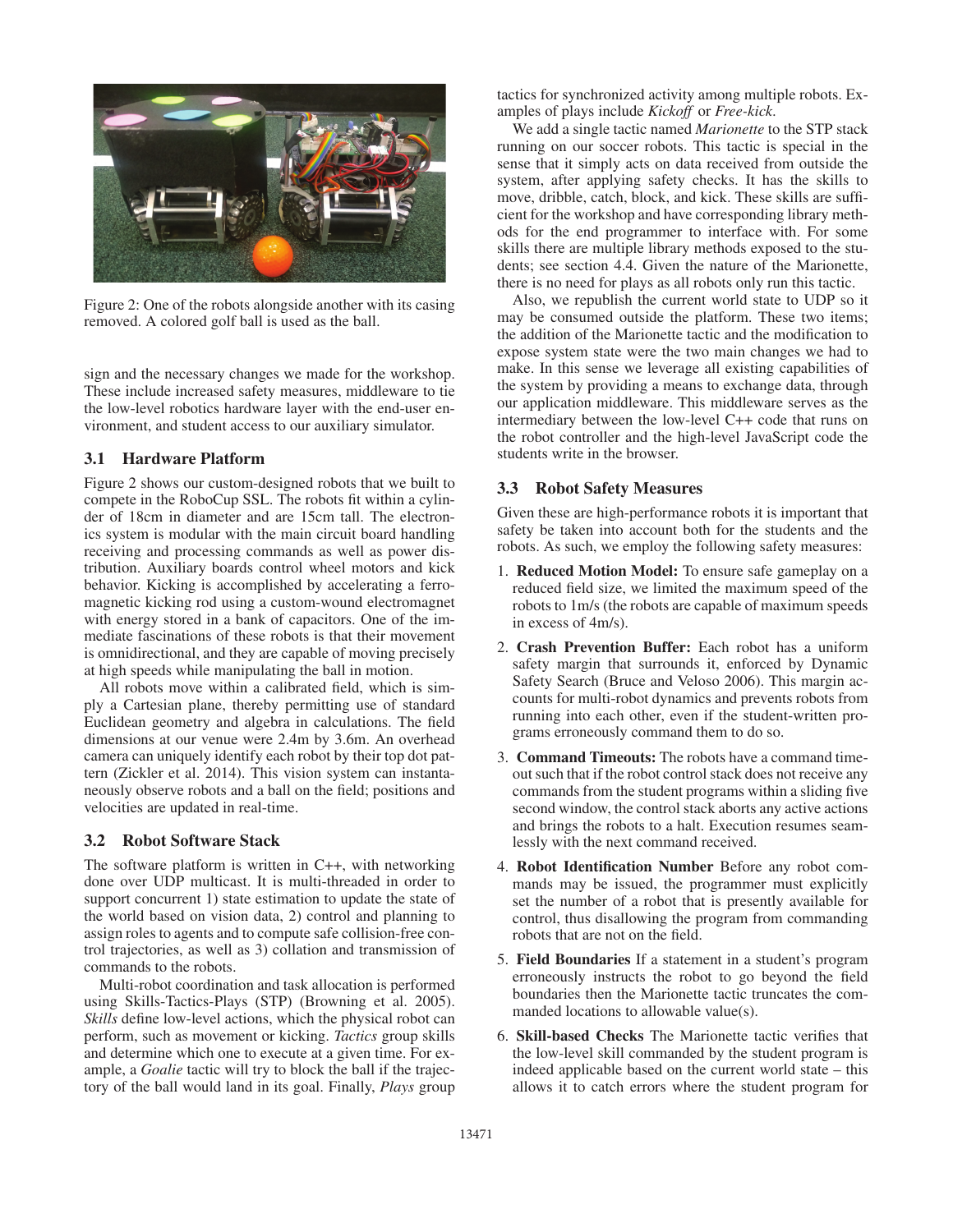

Figure 3: Two robots passing in simulation.

example tries to kick the ball when it is far from the robot or not in front of the robot.

#### 3.4 A Simulation Viewer in the Browser

We provide a web-based viewer for corresponding simulators hosted on remote servers. The viewer displays the world state, relayed to it by way of the middleware intermediary in real-time. Beneath the visual pane are basic configuration options. Based on the programming activity, the students can select initial simulator conditions from a supplied list. Such items vary the number of robots, the ball and robot positions, and in some cases the background (e.g. soccer pitch or a maze). Some configurations involve randomization, so to provide a better means for program testing. Figure 3 shows our viewer while a simulation is running; the animations are 2D from a top-down perspective and are made using the HTML Canvas.

The choice to provide simulator viewing and control in the browser is twofold. For one it allows us to easily abstract away the exhaustive detail of the native viewer and the rigid command-line interface of the simulator. Also, by using the browser, the need for installation and hardware requirements is alleviated.

#### 4 JavaScript for Novice Programmers

In this section, we first discuss why JavaScript seems to be a reasonable language to introduce computing to novices. We then show that JavaScript has several counterintuitive features that make it a poor choice for teaching beginning programmers. We then present *RoboJS*, a source-to-source compiler for JavaScript that transparently simplifies its semantics, which makes it behave like a "normal" language. Finally, we outline our end-user robotics library and how these pieces come together in the RoboJS IDE.

#### 4.1 Why JavaScript?

There are several reasons why JavaScript is a good choice for an introduction to computing. First, JavaScript is one of the most widely used programming languages in the

world (Ganesan 2019; TIOBE Software BV 2019; Stack Exchange, Inc. 2019), thus it introduces students to a technology that they are likely to encounter again. Second, there are several web-based IDEs for JavaScript that allow students to write and run programs within a web browser, without the need to install any further software. Finally, since JavaScript is a dynamically-typed language, there is no need to teach students how to work with a type-checker, which is necessary to program in Java or C.

## 4.2 The Case Against JavaScript

JavaScript has several peculiar features, which can confound novice and expert programmers (Maffeis, Mitchell, and Taly 2008; Guha, Saftoiu, and Krishnamurthi 2010). In this section, we present a few of these features and argue that they make JavaScript a poor choice for teaching programming.

No Arity Mismatch Errors JavaSript does not have aritymismatch errors, thus it is not an error to call a function with too many or too few arguments. If a function receives too many arguments, the extra arguments are silently dropped. If a function receives too few arguments, the elided arguments are set to the special value **undefined**. For example, our robot programming API has a moveTo function that takes three arguments: an  $x$ -coordinate, a  $y$ -coordinate, and an angle. We found that students frequently forget to supply the angle argument, and would call moveTo with only the coordinates. In most other languages, this omission would trigger an error (either during compilation or at runtime). However, no error occurs in JavaScript.

Implicit Type Conversions JavaScript performs many implicit type conversions under the hood. Whereas some type conversions can be valuable, others are very counterintuitive. For example, the relational operators of JavaScript convert *all* values to numbers, including functions and objects. Functions and objects are converted to NaN, which is a floating-point number, and all comparisons with NaN produce **false**. In our robot programming API there is a function called getBallPosX that takes zero arguments and returns the current position of the ball. Students would frequently forget to call zero-argument functions using parenthesis, and write code such as the following:

**if** (robot.getBallPosX > 0) { ... }

The code above is wrong, since it is comparing the function, and not the result of calling the function. However, it does not raise an error. In other languages, including dynamically-typed languages such as Python, the equivalent code would raise an error. A mistake such as this is very hard to identify, even for experts.

Non-Existent Fields In JavaScript, it is not an error to access a non-existent field from an object. When a program does so, JavaScript returns the special value **undefined**. Worse, a program can explicitly set a field to the value **undefined**, which makes it even harder to discern if the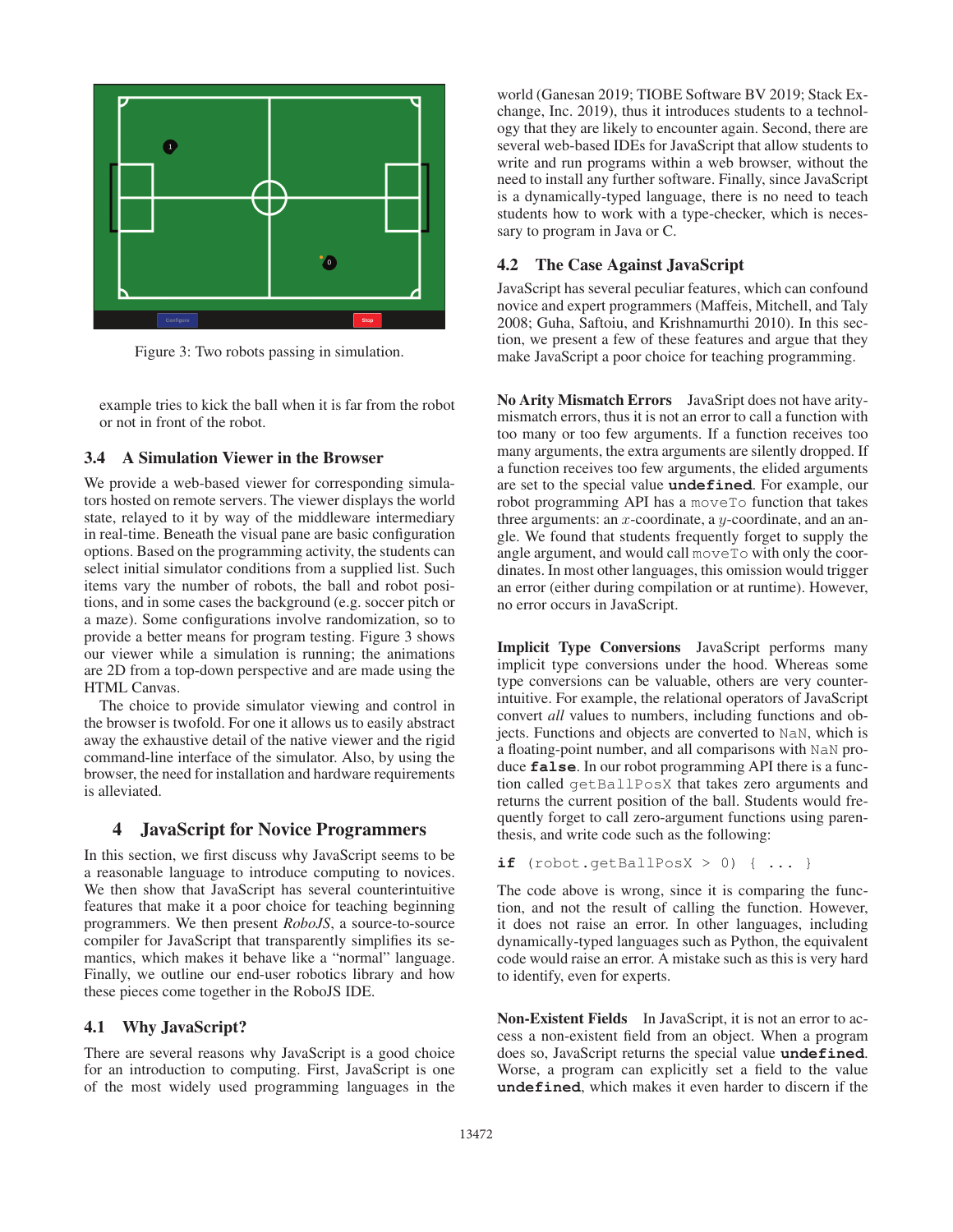```
1 function checkedGT(lhs, rhs) {
```

```
2 if (typeof lhs !== 'number' || typeof rhs !== 'number') {
```

```
3 throw Error('Arguments of ">" must both be numbers.');}
```

```
4 return lhs > rhs;}
```
Figure 4: A simplified version of the runtime check for the greater-than operator in RoboJS.

field exists or not. Due to this behavior, simple spelling mistakes can produce **undefined**. In contrast, accessing nonexistent fields produces an error in Java (during compilation) and Python (at runtime).

### 4.3 A Comprehensible Subset of JavaScript

We develop a subset of JavaScript that we call RoboJS, which eliminates the problems listed above (among others). Moreover, our IDE transparently ensures that students' programs are in RoboJS, using a source-to-source JavaScript compiler that runs in the browser. The RoboJS compiler uses static checks when possible to catch errors before the program runs. When static checks are infeasible, it inserts dynamic checks that execute at runtime. Therefore, when a user uses a forbidden language feature (knowingly or not), it produces an error and aborts the program. The compiler is careful to ensure that its operation is transparent: the user never sees the inserted checks and the source locations are preserved so that the inserted checks do not affect how other errors are reported. Finally, since RoboJS is a strict subset of JavaScript, any RoboJS program runs outside the IDE.

For instance, we have seen that the comparison operators in JavaScript, such as the greater-than operator, perform unintuitive implicit type conversions. In contrast, RoboJS requires both arguments of the greater-than operator to be numbers. To do so, it replaces all occurrences of  $x > y$  in students' code with a call to a library function that ensures that x and y are numbers (checkedGT(x, y) in Figure 4). Note that students never see this function nor know that their code is being rewritten in this manner.

Similarly, in RoboJS, a function must receive exactly as many arguments as it declares. To accomplish this, the RoboJS compiler adds a check to the start of every function to assert that the number of actual arguments (arguments.length) is equal to the number of declared arguments. If not, RoboJS produces an error. Again, this check is transparent to the programmer.

RoboJS has several other checks and carefully constructed error messages, which shield students from JavaScript's peculiar features. In §6, we present evidence to show that RoboJS is effective and does help students catch mistakes early.

### 4.4 Programming Robots with JavaScript

In addition to shielding students from JavaScript's peculiar semantics, RoboJS also allows students to control robots using JavaScript. The RoboJS API is designed to gradually increase the amount of control that students have over the robots. For example, RoboJS provides several different

 // Beginner move commands: robot.moveForward(); robot.turnLeft(); robot.turnRight(); 3 // Intermediate move commands: robot.moveByXCells(cellsX); robot.moveByYCells(cellsY ); 6 // Advanced move commands: robot.moveByX(distanceX); robot.moveByY(distanceY ); 9 robot.moveByXY(distanceX, distanceY); robot.turnBy(degrees);  $\text{robot.moveBy}(distance X, distance Y, degree S);$ 11

12 robot.moveToX(x); robot.moveToY(y); robot.moveToXY(x, y);

13 robot.turnTo( $degrees$ ); robot.moveTo( $x, y, degrees$ );

Figure 5: Progression of precision and detail with respect to how the students programmed robot movement.

- 1 robot.moveToXY(100, 100, **function**() {
- 2 robot.turnTo(180, **function**() {
- 3 console.log('Done');

4 });});

(a) Programming a robot using callback functions.

1 robot.moveToXY(100, 100);

2 robot.turnTo(180);

3 console.log('Done');

(b) Programming a robot with RoboJS.

Figure 6: JavaScript does not support blocking I/O, which can make it hard to write programs that communicate with any external service, including our robots. However, RoboJS simulates blocking I/O, which makes programming easier.

functions to move robots (Figure 5). At the beginning of the workshop, we introduced students to basic motion commands that moved the robots on a discrete grid (Figure 5, line 1). This allowed students to get comfortable typing JavaScript code, without the need to understand geometry in detail. Subsequently, we had students use functions that moved the robot by a given number of cells (Figure 5, line 4). This gave the students experience with function parameters and helped reduce repetitive coding. Finally, we presented movement in a continuous environment with angles of rotation, absolute motion, and relative motion (Figure 5, line 7). By gradually introducing students to more advance features as the workshop progressed, we made an effort not to overwhelm them with too much new content at once.

Another aspect of the library methods are the lack of data structures. Everything is a primitive value, both as input to the methods, and output from them. We only taught the students about numbers, booleans, and strings. For instance, instead of a single method to return the position of a robot in the continuous plane there were three; one each for the  $x$ coordinate, y-coordinate, and angle. This API design allows us to avoid introducing arrays and objects.

# 4.5 An In-Browser IDE and Runtime for RoboJS

RoboJS includes an IDE that runs in a browser. The RoboJS IDE has a straightforward interface: 1) a handful of buttons,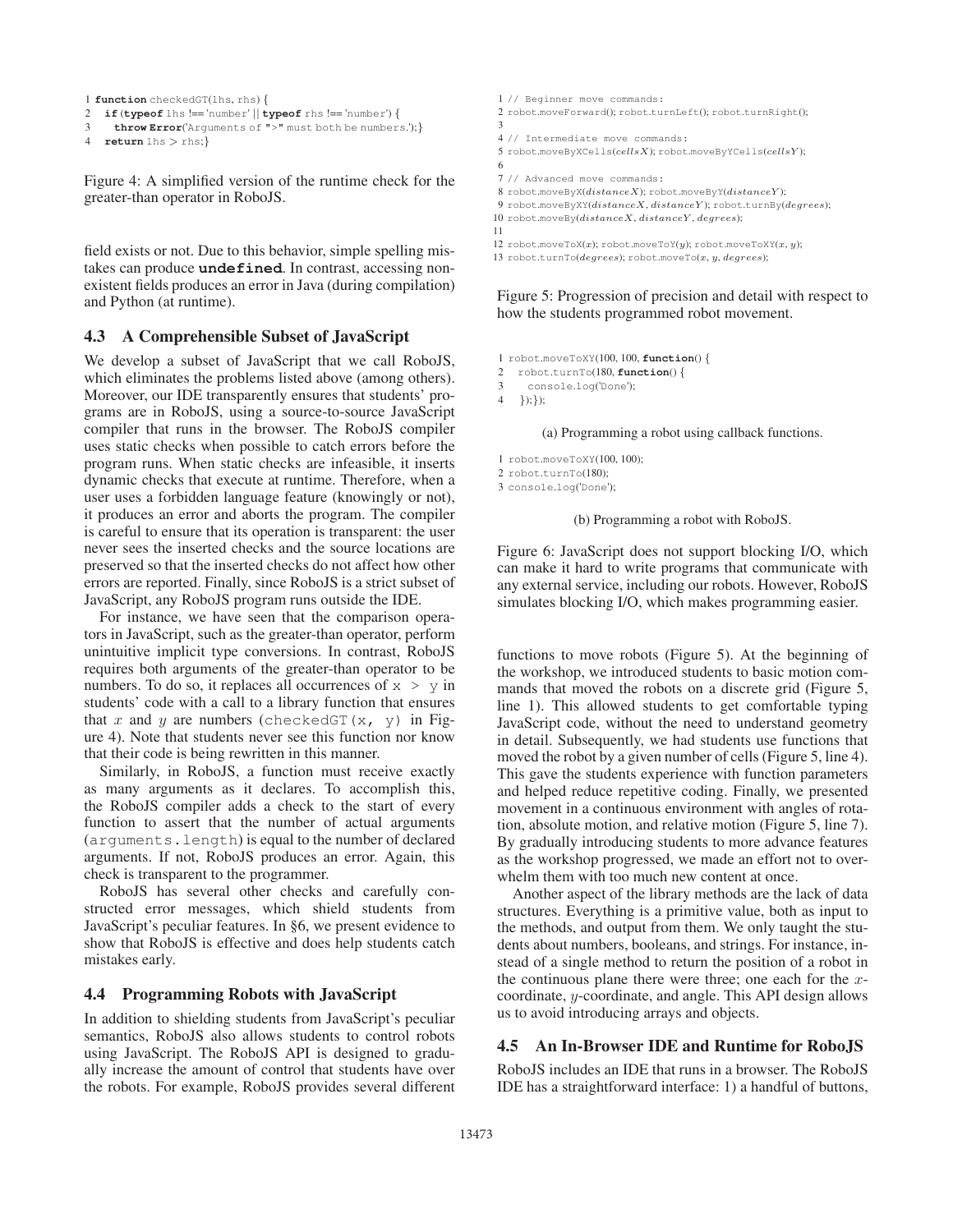including buttons to start the program, stop the program, and open the robot simulator (section 3.4), 2) a list of files, 3) a code editor based on Monaco<sup>12</sup>, and 4) a REPL where students can view textual output and execute simple expressions immediately.

The RoboJS runtime system shields students from a key limitation of web browser APIs, which is that all network I/O is non-blocking. Thus code that makes a network request must use a callback function to receive the response. Since our platform relies on the network to issue commands to robots, it appears that we need to teach callbacks and higherorder functions to have students do anything of interest. For example, if we wanted to have a robot first move to a location and turn only after the move command completes, we would have to teach students to write nested functions (Figure 6a). This style of programming is not suitable for beginners.

Instead, the RoboJS runtime allows students to write simple, straight-line programs (Figure 6b). Its APIs simulate blocking I/O on top of the web browser's non-blocking primitives by building on a tool called Stopify (Baxter et al. 2018). Stopify is a source-to-source JavaScript compiler that simulates multiple, cooperative threads of execution in JavaScript.13 Using Stopify, RoboJS maintains two logical threads: one thread runs the user's program and the other performs I/O operations. To perform an I/O operation, the user thread sends a message to the I/O thread, and then suspends itself. When the I/O operation completes, the I/O thread wakes the sleeping user thread and sends it the result.

# 5 Computing and Robotics Workshop

We ran a week-long workshop with twelve high-school students. The only prior programming experience in this group was that one student was familiar with TI-Basic and several had worked with Lego Mindstorms using a block-based language. Table 1 summarizes the curriculum and programming activities that we used over the course of the week. The curriculum incrementally introduces more sophisticated concepts in geometry, which was supported by the layers of abstraction in the RoboJS API. The students started every activity by programming in simulation. However, we encouraged them to frequently test their programs on physical robots (with modest supervision by the course staff). In the early activities that use discrete coordinates, programs reliably behave the same in simulation and on the real robots. However, with continuous coordinates and more sophisticated behaviors, such as catching and passing a ball, there are inevitable discrepancies between the simulation environment and the physical environment. This is an important lesson to learn when programming robots; it is necessary to frequently test programs on *actual* robots.

### 6 Evaluation of RoboJS

In this section, we evaluate the effectiveness of RoboJS by studying the kinds of errors that RoboJS caught during our workshop. We leverage data from our web-based IDE which

| Day                     | <b>Summary</b>                                       |
|-------------------------|------------------------------------------------------|
| 1                       | Topics: Introduction to the robots and program-      |
|                         | ming environment by example. Statements, vari-       |
|                         | ables, conditionals, and loops. Actuation, inputs,   |
|                         | and sensing. Activities: Mazes with multiple open    |
|                         | repetitive paths with and without dynamic obsta-     |
|                         | cles.                                                |
| $\overline{2}$          | Topics: Discrete coordinate geometry and relative    |
|                         | motion. Functions. Planning and robot hardware.      |
|                         | Activities: Fixed item collection based on a ran-    |
|                         | dom robot location with and without adversarial      |
|                         | obstacles.                                           |
| $\overline{3}$          | Topics: Continuous coordinate geometry and ab-       |
|                         | solute motion. Multi-agent robotics, navigation,     |
|                         | and more on planning (i.e. dynamic and adver-        |
|                         | sarial). Activities: Robot tag, both chasing and     |
|                         | avoiding agents to compete amongst each other        |
|                         | and against supplied programs.                       |
| $\overline{\mathbf{4}}$ | Topics: More geometry, with special attention to     |
|                         | angles. Feature and API exposure needed to in-       |
|                         | teract with the ball and play soccer. Activities:    |
|                         | Penalty shootout, both goalie and striker agents to  |
|                         | compete amongst each other and against supplied      |
|                         | programs.                                            |
| $\overline{5}$          | Topics: No new material. Activities: 2v2 soccer      |
|                         | with 4 distinct roles; goalie, defender, primary and |
|                         | secondary attacker. Students worked in teams to      |
|                         | write these agents, with elementary default code     |
|                         | provided.                                            |

Table 1: An overview of the topics and activities for each day of the workshop.

saves a history of edits for every file, so that students can easily revert to an older version if needed. Specifically, if a file has changed since the last run, then the IDE saves a copy of the program to the cloud when a user tries to run it again. Therefore, we expect that most revisions are programs that should have (partially) worked. We gathered 3,230 revisions total across ten student groups (i.e. accounts) over the course of one week. Table 2 summarizes the number of lines, revisions, files, and their sizes across all accounts.

## 6.1 JavaScript Syntax Errors

JavaScript reports syntax errors itself and our IDE gives a modicum of feedback: it highlights matching brackets and parenthesis. Therefore, we first checked the syntax of all revisions and found that 10% of the revisions had syntax errors (Table 3). We found far fewer errors on the last day of the workshop, which may be because students had gained experience or were modifying programs written earlier.

Most of the syntax errors we found involved missing or mismatched parentheses. Other common errors included writing **else** instead of **else if**, using an assignment operator directly before a block statement, and redeclared **let**-bound variables.

<sup>12</sup>https://microsoft.github.io/monaco-editor

<sup>&</sup>lt;sup>13</sup>Technically, Stopify simulates first-class continuations, which we use to simulate cooperative threads (Wand 1980).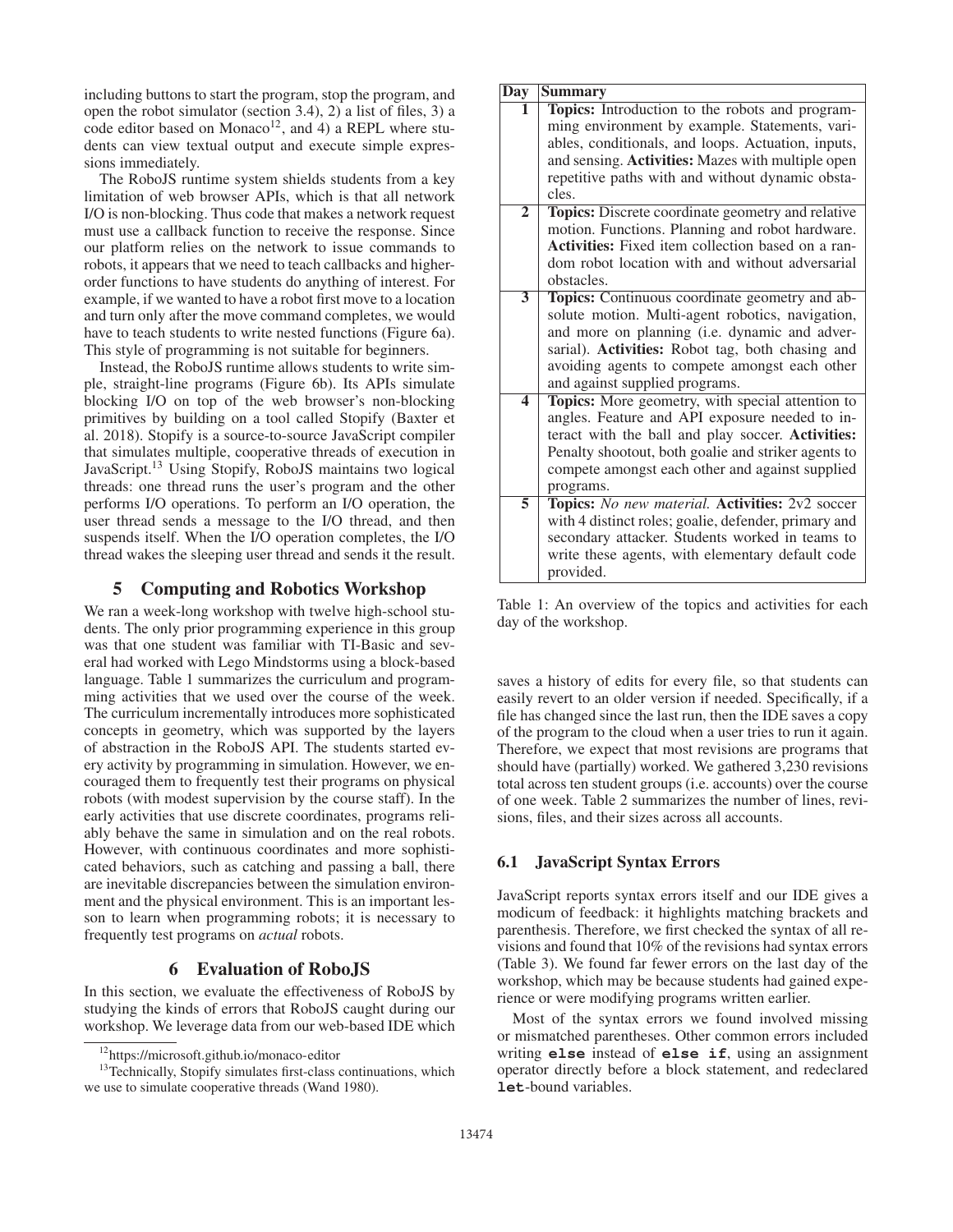| Account        | Lines $(L)$ | <b>Revisions</b> $(R)$ | Files $(F)$ | L/R  | R/F  |
|----------------|-------------|------------------------|-------------|------|------|
| 1              | 7,591       | 180                    | 23          | 42.2 | 7.8  |
| $\overline{2}$ | 6,478       | 208                    | 14          | 31.1 | 14.9 |
| 3              | 3,795       | 164                    | 26          | 23.1 | 6.3  |
| 4              | 7,871       | 296                    | 25          | 26.6 | 11.8 |
| 5              | 4,227       | 196                    | 24          | 21.6 | 8.2  |
| 6              | 5,253       | 194                    | 18          | 27.1 | 10.8 |
| 7              | 13,598      | 508                    | 32          | 26.8 | 15.9 |
| 8              | 18,796      | 462                    | 29          | 40.7 | 15.9 |
| 9              | 23,087      | 590                    | 29          | 39.1 | 20.3 |
| 10             | 15,472      | 432                    | 17          | 35.8 | 25.4 |
| <b>Total</b>   | 106,168     | 3,230                  | 237         | 32.9 | 13.6 |

Table 2: An aggregate summary of program data per student account, which also shows the approximate program size (i.e. lines per revision) and number of edits (i.e. revisions per file).

| <b>Account</b> | <b>Syntax Errors</b> | <b>RoboJS Errors</b> | <b>Revisions</b> |
|----------------|----------------------|----------------------|------------------|
|                | 10                   | 82                   | 180              |
| 2              | 26                   | 28                   | 208              |
| 3              | 6                    | 12                   | 164              |
| 4              | 39                   | 43                   | 296              |
| 5              | 18                   | 46                   | 196              |
| 6              | 29                   | 10                   | 194              |
|                | 22                   | 60                   | 508              |
| 8              | 49                   | 89                   | 462              |
| 9              | 80                   | 54                   | 590              |
| 10             | 45                   | 205                  | 432              |
| <b>Total</b>   | 324                  | 629                  | 3,230            |

Table 3: A count of JavaScript syntax errors and RoboJS runtime errors per student account. Note the RoboJS errors are estimated; see section 6.2 for context.

## 6.2 Estimation of Errors Caught by RoboJS

A post hoc analysis of the errors caught by RoboJS is less straightforward, because these programs cannot run without a (simulated) robot and the playing field in a particular configuration. Therefore, instead of counting the number of errors exactly, we conservatively estimate them by searching the text of all revisions for patterns that fail in RoboJS. For example, it is straightforward to check for arity-mismatch errors that involve RoboJS library functions, because we know their arity beforehand. In all, we wrote 340 regular expressions that represent patterns of code that RoboJS rejects and manually audited all matches to verify that they were valid. This approach is certain to produce false negatives and thus undercounts the effectiveness of RoboJS. On the other hand, false positives would only occur if students had unreachable code. In summary, 19% of the revisions had errors that RoboJS catches and JavaScript does not.

Table 4 breaks down the errors that RoboJS catches by category. The table has an example for each category, describes how JavaScript ordinarily behaves and the consequences of its behavior. In almost all cases, RoboJS catches the error early and halts the program with a sensible error message, instead of silently failing, which is what ordinary

| Pitfall                           | Count | <b>Contrasting JavaScript and RoboJS</b>                    |
|-----------------------------------|-------|-------------------------------------------------------------|
| Loose comparison                  | 18    | <b>JS Behavior:</b> Operand type coercion.                  |
| Ex: true == $1$                   |       | Consequence in JS: Potential false positives.               |
|                                   |       | <b>Robo.IS Behavior: Not allowed.</b>                       |
| Uninitialized vari-               | 21    | <b>JS:</b> undefined reference.                             |
| able                              |       | <b>Consequence:</b> Propagation of undefined (if            |
| Ex: let $x$ ;                     |       | referenced before initialization).                          |
|                                   |       | <b>Robo.IS:</b> Not allowed.                                |
| Conditional<br>$as-$              | 28    | <b>JS:</b> Branches on value of RHS as a Boolean.           |
| signment                          |       | Consequence: Potential branching based on                   |
| <b>Ex:</b> if $(x = 0)$           |       | non-Boolean literals.                                       |
|                                   |       | <b>Robo, IS:</b> Same branch behavior, but only al-         |
|                                   |       | lowed if RHS evaluates to true or false.                    |
| Op type mismatch                  | 42    | <b>JS:</b> NaN reference in the case of arithmetic/bit-     |
| $\mathbf{Ex:} \; \mathbf{x'} + 2$ |       | wise operators and shorthand assignment.                    |
|                                   |       | <b>Consequence:</b> Potential propagation of NaN.           |
|                                   |       | Robo.IS: Not allowed.                                       |
| Arity mismatch                    | 213   | JS: Treats elided parameters as undefined;                  |
| $Ex: setX()$ ;                    |       | silently discards extra parameters.                         |
|                                   |       | Consequence: Propagation of undefined de-                   |
|                                   |       | pending on function implementation.                         |
|                                   |       | <b>RoboJS:</b> Only allowed for <i>native</i> JS functions. |

Table 4: A comparison of behaviors with respect to a handful of beginner programming pitfalls.

JavaScript does.

Note that arity mismatch errors account for two-thirds of all errors caught by RoboJS. Moreover, two library methods accounted for nearly all the arity mismatch errors (particularly for account 10). As such, this suggests these methods were not properly explained or have misleading names, and thus presents an opportunity for improvement in the future.

To summarize, we find that when students ran their programs, they failed with syntax errors 10% of the time and with RoboJS errors 19% of the time. These RoboJS failures are helpful to students, because without RoboJS, JavaScript simply fails silently and behaves in unintuitive ways. Therefore, we conclude that RoboJS helped students catch errors earlier than if we had used ordinary JavaScript.

# 7 Future Work and Conclusion

With some technological improvements and feature development, we plan to continue doing similar outreach workshops to further evaluate our methodology effectiveness.

It is also interesting to explore other avenues to utilize our existing platform. One idea is to use our system for future RoboCup team tryouts. Potential aspiring team members could have the opportunity to showcase their programming abilities and understanding of robotics principles through this higher-level medium. Should they exhibit proficiency in our environment, they can move onto the actual low-level C++ development necessary for RoboCup. A second possibility would be the use of RoboJS in other teaching scenarios. Taking away the robotics library from RoboJS, reveals a strict subset of JavaScript that removes the hard edges of the language. This could be used for instructional purposes, and even general use, for better JavaScript programs and developer practice.

In conclusion, we present a means for teaching introductory computing and robotics principles with an industrystandard programming language and high-performance robots. This is made possible by careful learning abstractions coupled with safe and robust technology interfaces that